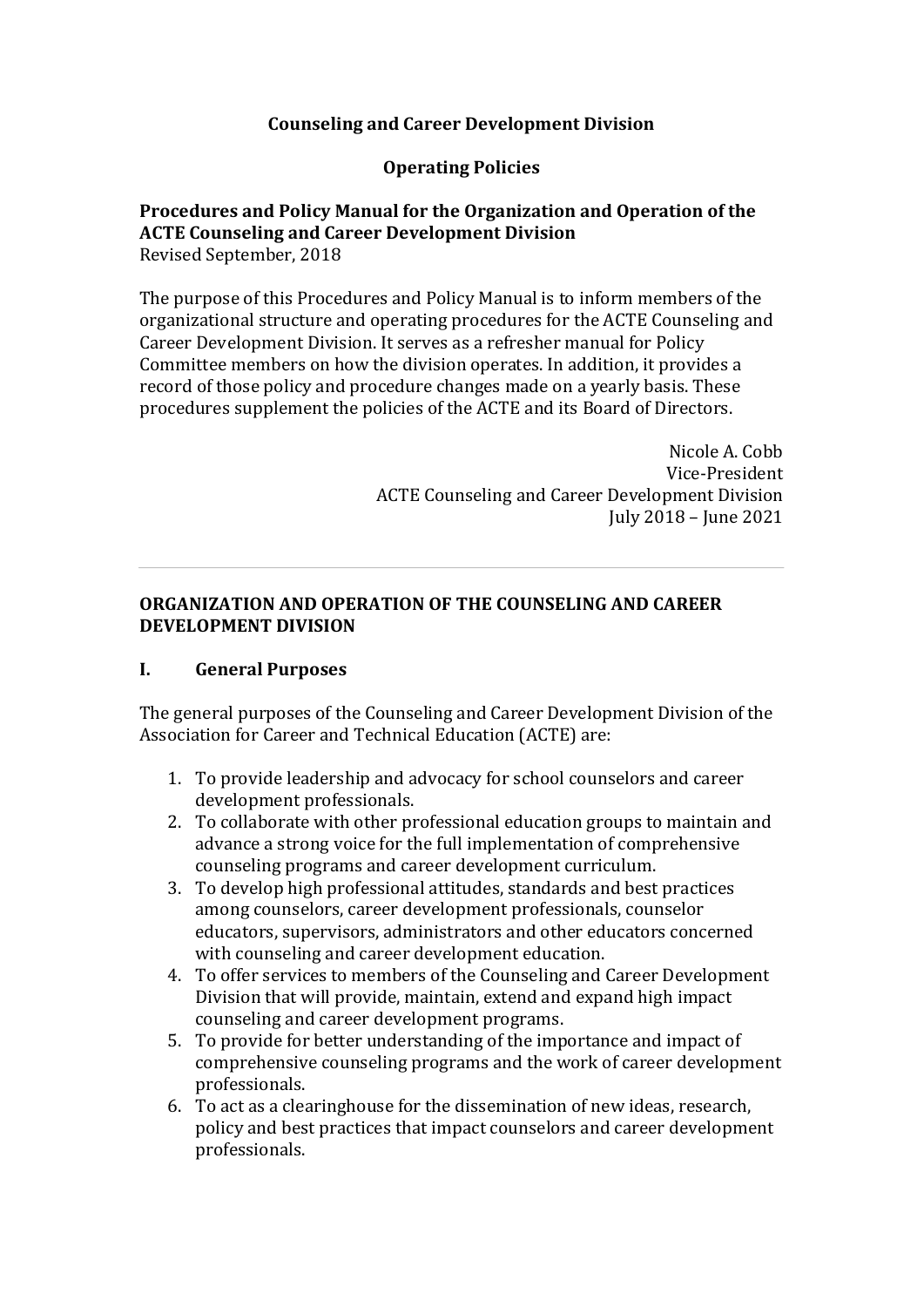- 7. To promote legislation at the state and national level which benefit career and technical education, comprehensive counseling programs and the work of career development professionals.
- 8. To keep members of the Counseling and Career Development Division informed as to plans and policies of the Association for Career and Technical Education and their implications for career and technical education, counseling education and career development programming.
- 9. To promote professional relationships with other agencies, organizations, and institutions concerned with counseling and career development.
- 10. To provide for the annual recognition of the implementation of high quality programs implemented by school counselors and career development specialists.

### **II. ACTE Board Composition and Operation**

- 1. The ACTE Board of Directors consists of 19 members including vice presidents for Administration, Agricultural Education, Business Education, Engineering and Technology Education, Family and Consumer Sciences Education, Counseling and Career Development, Health Science Education, Marketing Education, New and Related Services, Postsecondary, Adult and Career Education, and Trade and Industrial Education, plus five regional vice presidents, president, president-elect and past president of ACTE.
- 2. The Executive Committee of the ACTE Board is comprised of the president, president-elect, past president, a regional representative, a divisional representative and a finance chair.
- **III.** Each division and region shall have a policy committee to plan and implement a strategic plan for the division/region and assist in the implementation of the ACTE Strategic Plan.

### **IV. Counseling and Career Development Division**

- 1. Complimentary organizations may affiliate as membership interest indicates, according to the policies of the ACTE Board of Directors.
- 2. Each organization shall elect its own officers and develop its own program of activities.
- 3. The affiliated organizations of the division are only affiliated with ACTE through the Counseling and Career Development Division unless otherwise detailed by ACTE.
- 4. Members of ACTE who are professionally engaged in or interested in counseling and career development shall be considered members of the Counseling and Career Development Division.

## **V. Counseling and Career Development Division Policy Committee**

1. The governance of the Counseling and Career Development division is carried out by the policy committee. The major roles of this group are: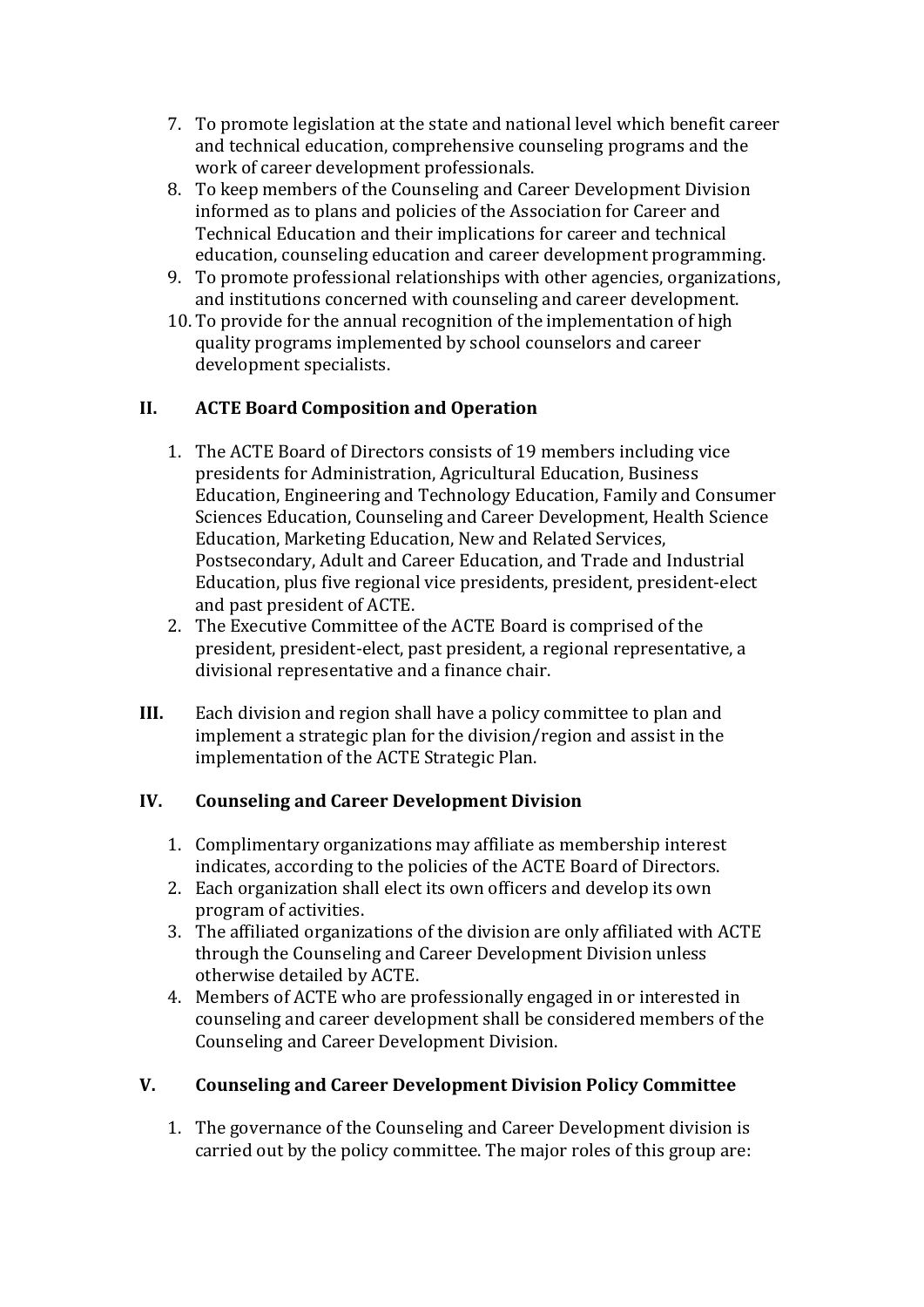- a. to provide national leadership for the counseling and career development profession;
- b. to assist ACTE achieve its goals as identified in the annual strategic plan;
- c. to provide a mechanism whereby the affiliates of the Division can communicate with ACTE;
- d. identify priority issues of the profession; and;
- e. to develop and implement plans to resolve the issues.
- 2. The voting membership on the ACTE Counseling and Career Development Division Policy Committee is comprised of the:
	- a. Representatives from the 5 ACTE regions.
	- b. By-laws representative
	- c. Nominations committee representative
	- d. ASCA representative

Each voting member serves an appointed term of 3 years and may be reappointed for one additional 3 year term. A voting policy committee member may not exceed 2 terms.

- 2. In addition, the following members serve in an advisory role to the ACTE Counseling and Career Development Division Policy Committee.
	- a. Past President of the Counseling and Career Development Division
	- b. Affiliate members
	- c. Ad Hoc members
	- d. ACTE standing committee members
	- e. Division liaisons
	- f. Task force members
	- g. Committee chairs

The Counseling and Career Development President is responsible for ensuring all policy committee positions are filled.

### **VI. Counseling and Career Development Division Budget**

- 1. The division shall prepare annually a budget identifying the financial resources available from the ACTE and other sources. The budget shall be approved by the ACTE Counseling and Career Development Policy Committee and submitted to the ACTE Executive Director.
- 2. The resources to fund the activities of the division come primarily from membership. The formula (per Board Policy Manual) for determining division budgets, for divisions with 750 members or more, is \$1.75 times the average number of members (excluding students) at the close of each of the three fiscal years preceding the date of approval of the budget, with a minimum amount of  $$3,600$ provided to each Division for the total budget.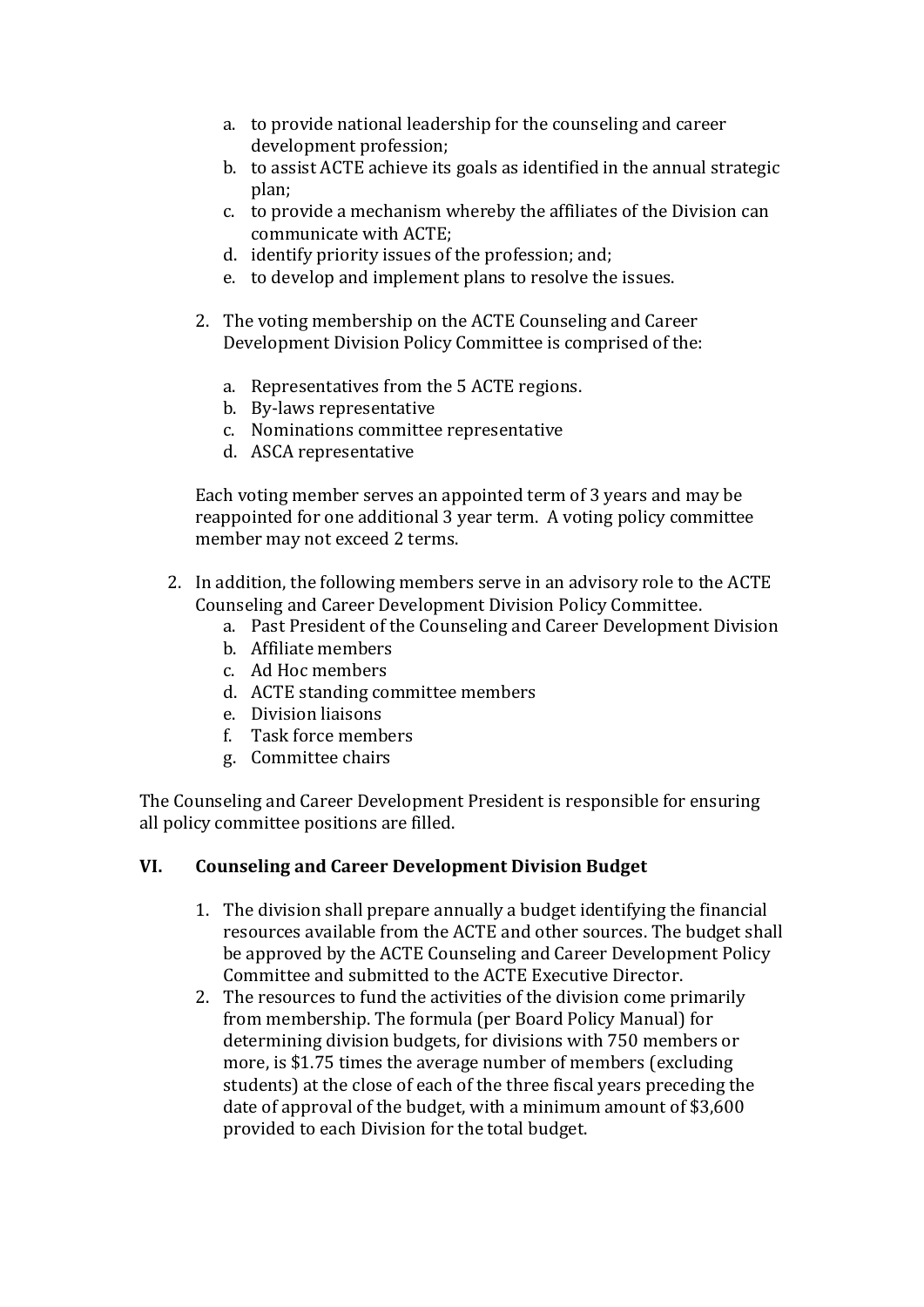Expenditure of funds shall be approved by the Division President, in accordance with policies and procedures designated by the ACTE Board of Directors. 

3. Travel expenses for the Division President, will be authorized and paid from the Division's Budget provided from ACTE Counseling and Career Development Division funds

#### **VII. Counseling and Career Development Division Committees**

- 1. Committees may be established in accordance with the needs to carry out the purposes of the division.
- 2. Counseling and Career Development Division committees are under the direct authorization of the ACTE Counseling and Career Development Division President.
- 3. Ad hoc committees can be appointed and terminated at the discretion of the ACTE Counseling and Career Development Division President.
- 4. Members of the Division may serve on general ACTE committees according to the provisions of the ACTE by-laws or policies establishing such committees.
- 5. Division appointments to ACTE standing committees are made by the ACTE Counseling and Career Development Division President as recommendations to the ACTE Board of Directors.

### **VIII. Member Input**

- 1. The ACTE Counseling and Career Development Division receives input from members and professional affiliates. The member and affiliate input process provides the means to communicate directly to other agencies and organizations those issues, concerns, suggestions and recommendations which the Division desires to address. Through this process, the Division, its affiliates, and members, have the vehicle to affect policy of other organizations and the ACTE.
- 2. Once ACTE receives input from the ACTE Counseling and Career Development Division, this input is handled in one of two ways:
	- a. If it affects ACTE policy, it is assigned to the appropriate ACTE Board subcommittee for consideration and recommendation. Following the subcommittee meeting, each item is discussed with the entire Board and action taken.
	- b. For those items which do not affect ACTE policy and are of an informational nature, they likewise are assigned to the appropriate Board subcommittee for information. No official Board action is taken with these items.

#### **IX. Division President**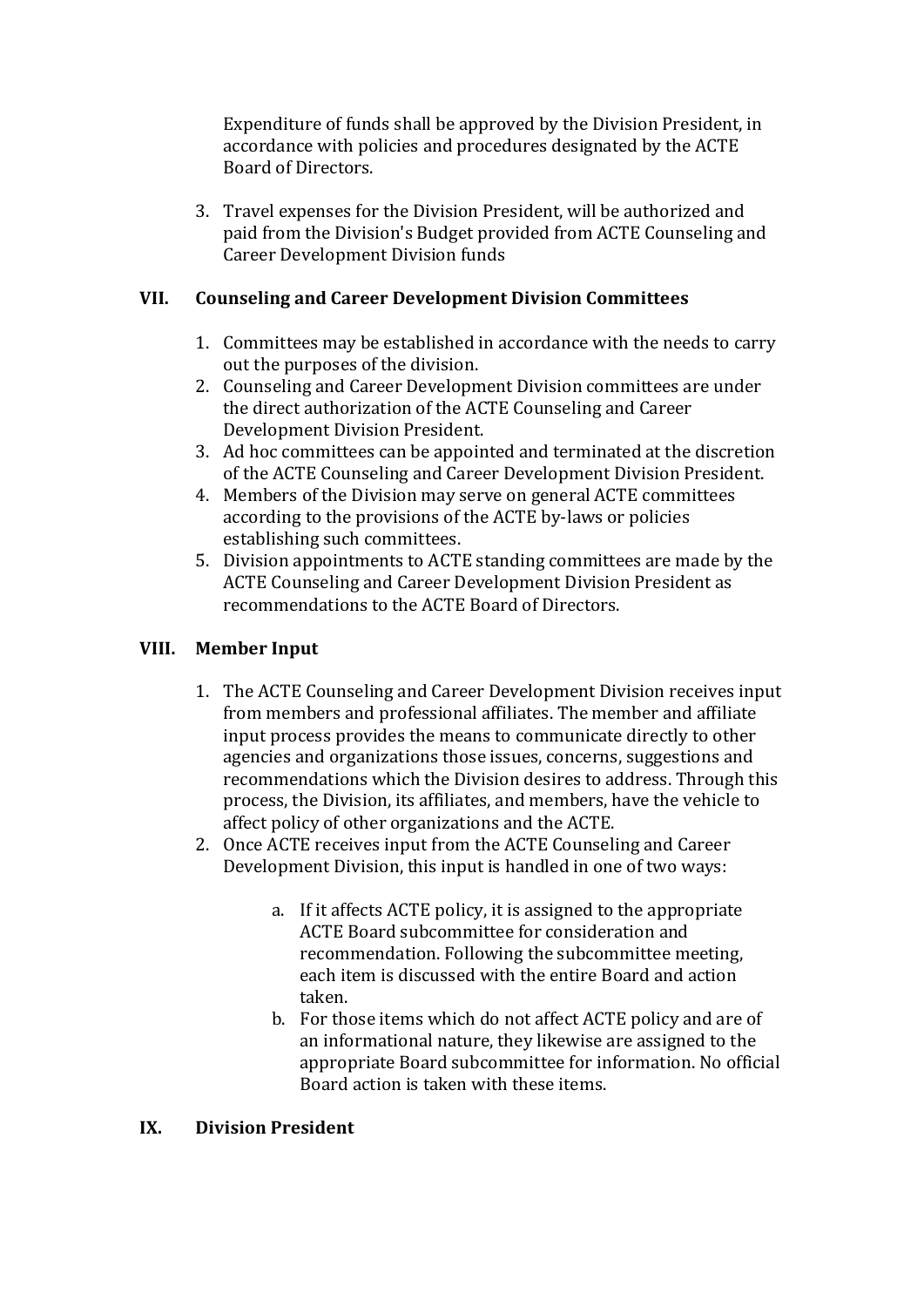- 1. Duties: The President of the ACTE Counseling and Career Development Division shall represent the Division on the Board of Directors of the ACTE in accordance with the ACTE by-laws.
- 2. Term of Office: The President of the Counseling and Career Development Division shall serve a term of three years. When the office of Division President falls vacant prior to the scheduled election, the ACTE Board of Directors shall fill said office in accordance with the policies of the ACTE.
- 3. Qualifications: All members of the ACTE Counseling and Career Development Division are eligible for nomination. It is further recommended that nominees have the following qualifications:
	- a. Major responsibility shall be in the field of counseling and/or career development.
	- b. Sustained membership in the ACTE.
	- c. An understanding of career and technical education and a willingness to promote the ACTE and its entire program.
	- d. Authorization to make time available and have sufficient clerical and secretarial help to effectively execute the responsibilities of the office of Division President.
- 4. Process of Nomination: When the Division becomes eligible to elect a new President, the current President will inform the presidents of each of the affiliated organizations to submit nominations. Nominations may be made by either the affiliated organizations or by an individual member of the division. Such nominations should be made through the current Division President and the chair of the Division's Nominating Committee. The Division's affiliated organizations, through their publications, should notify members that nominations are being received.
	- b. The Division President will appoint a nominating committee to seek out high quality candidates from the division. No member of the nominating committee shall be a candidate for office. The committee will review all nominations and interview each candidate. The nominating committee shall recommend at least two nominees to the ACTE in accordance with their policies. Additional nominations may be made from the floor at this business meeting by any member of the Division. Should the person(s) nominated from the floor receive a majority vote of the members present and voting, their name(s) shall be included on the ballot with the candidates recommended by the nominating committee. The Division President shall inform the ACTE Board of the Division's nominees for inclusion on the ballot to be sent to all members of the Division.

### **X. Reporting of Divisional Activities**

It shall be the responsibility of the Division President to submit reports/minutes of the Policy Committee meetings and other activities within the Division on a continuing basis to the office of the Executive Director of the Association for Career and Technical Education.